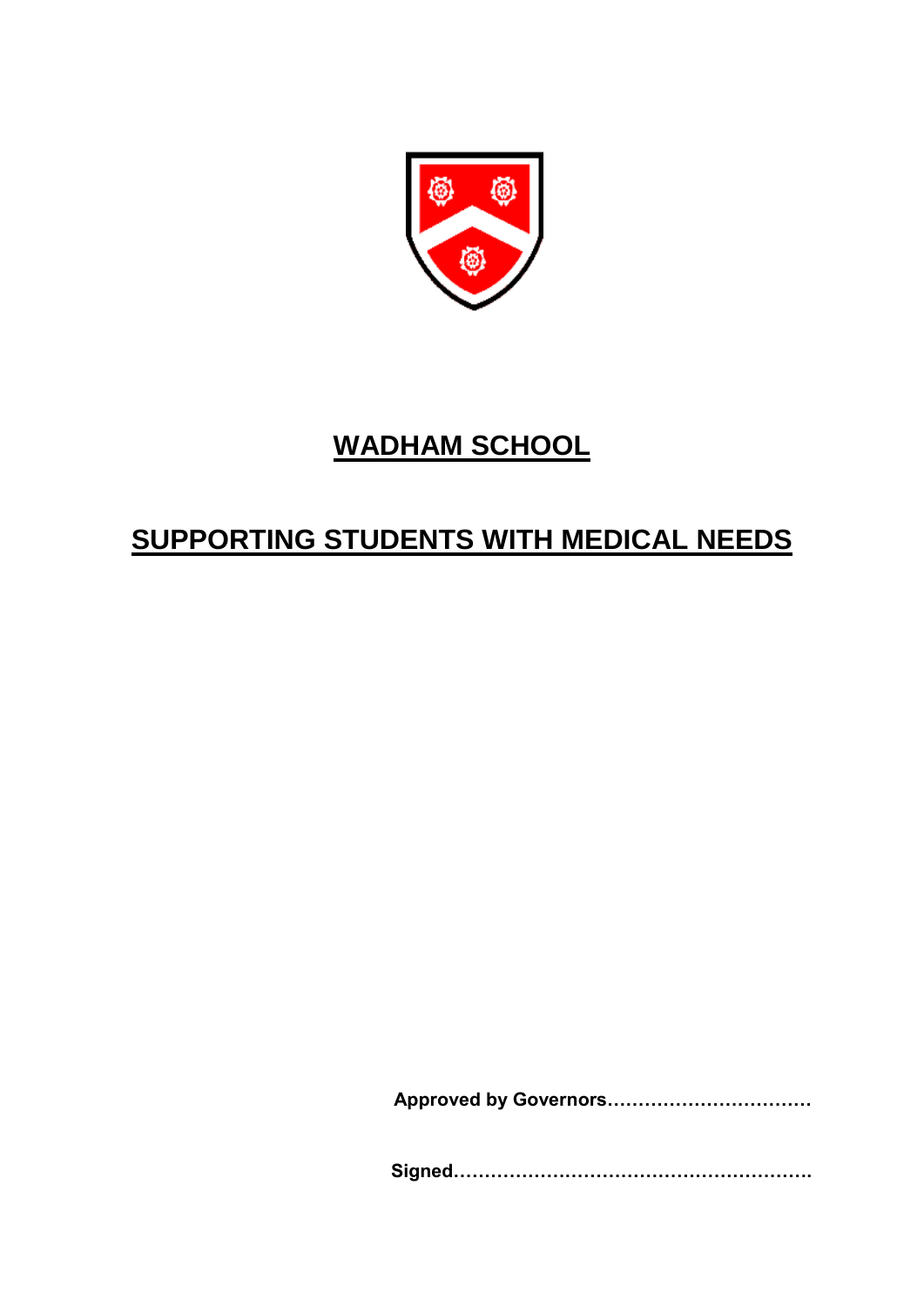Students' medical needs may be broadly summarised as being of two types:

- 1. Short term, affecting their participation in school activities while they are on a course of medication
- 2. Long term, potentially limiting their access to education and requiring extra care and support

Schools have a responsibility for the health and safety of students in their care. The Health and Safety at Work Act 1974 makes employers responsible for the health and safety of employees and anyone else on the premises. In the case of students with special medical needs, the responsibility of the employer is to make sure that safety measures cover the needs of all the students at the school. This may mean making special arrangements for particular students so that they can access their full and equal entitlement to all aspects of the curriculum. In this case, individual procedures may be required. Wadham School is responsible for making sure that all relevant staff know about and are, if necessary, trained to provide any additional support that students with medical needs (short or long term) may need.

The Children and Families Act 2014 places a duty on schools to make arrangements for students with medical conditions. Students with medical conditions have the same right of admission to school as other students and cannot be refused admission or excluded from school on medical grounds alone.

However, all school staff in charge of students have a common law duty to act 'in loco parentis' and must ensure the safety and wellbeing of all students in their care. To this end, the school reserves the right to refuse admittance to any student (or member of staff or visitor to the school) with an infectious disease or illness where there may be a risk posed to others or to the health of the person involved. This duty also extends to staff leading activities taking place off the school site.

The prime responsibility for a student's health lies with the parent / carer. They must provide the school with all the relevant information needed in order for adequate and suitable care to be given.

The school may take advice and guidance from a range of sources including healthcare professionals and the student's GP in addition to information provided by the parents / carers in the first instance. This enables us to ensure that we assess and manage the risk and minimise disruption to the student's learning.

#### **OUR AIMS**

- To support students with medical conditions so that they can have full access to education, including physical education, off site visits and learning opportunities
- To ensure that all school staff involved in the care of a student with a medical condition are fully informed and adequately trained by a professional in order to administer support or prescribed medication
- To comply fully with all legislation relating to students' medical needs and access to education
- To produce, in association with all relevant healthcare professionals, Individual Healthcare Plans when required
- To respond sensitively, discreetly and quickly to situations where a student with medical needs requires support
- To keep, monitor and review medical records as necessary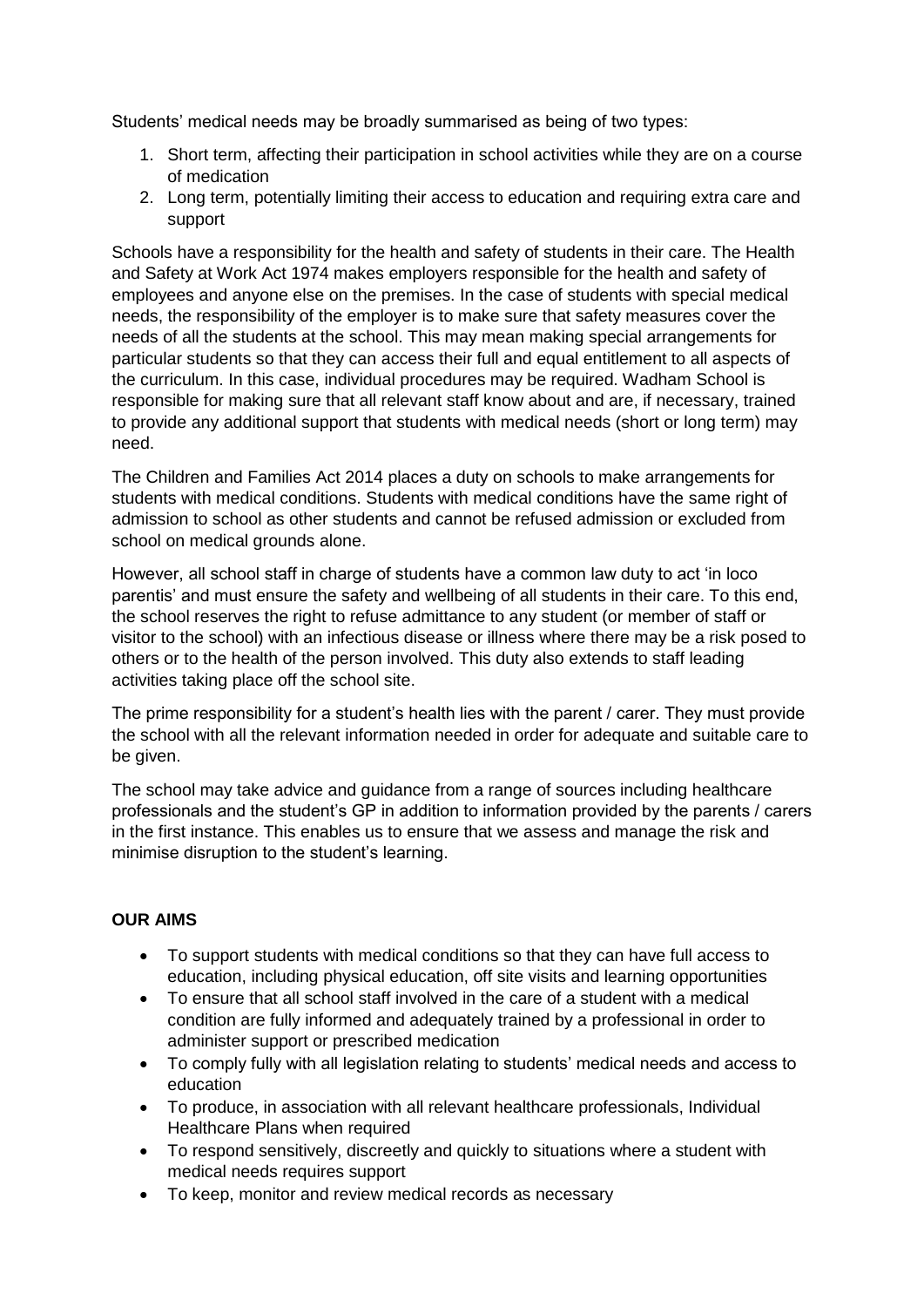#### **UNACCEPTABLE PRACTICE**

While school staff will use their professional discretion in supporting students with medical needs, it is unacceptable to:

- Prevent students from accessing their medication
- Assume every student with the same condition requires the same treatment
- Ignore the views of the student and / or their carers
- Ignore medical advice
- Prevent students with medical conditions accessing the full curriculum, unless specified otherwise in the Individual Healthcare Plan (Appendix 1)
- Penalise students for their lack of attendance if linked to a medical condition
- Prevent students from eating, drinking or taking toilet breaks where there is an effective part of the management of their medical condition
- Require parents / carers to accompany their son / daughter with a medical condition on an out of school trip or activity as a condition of that student taking part

#### **ENTITLEMENT**

Wadham School provides full access to the curriculum for every student wherever possible. We believe that students with medical needs have equal entitlement and must receive necessary care and support so that they can take maximum advantage of this. However, we also recognise that staff have rights in relation to supporting students with medical needs, as follows:

Staff may:

- Choose whether or not they wish to be involved
- Receive appropriate training (Appendix 4)
- Work to clear quidelines
- Bring to the attention of SLT any concern or matter relating to the support of students with medical conditions

#### **EXPECTATIONS**

It is expected that:

- Parents / carers will inform the school of any medical condition which affects their son / daughter
- Parents will provide the school with appropriately prescribed medication, where the dosage information and regime is clearly printed by the pharmacy on the packaging
- Parents / carers will ensure that medicines given to the school are in date and clearly labelled
- Parents / carers will co-operate in training their son / daughter to self administer medicine if this is appropriate, and staff will only be involved where this is not possible
- Medical professionals involved in the care of students with medical needs will fully inform staff beforehand of the condition, its management and implications for the school life of that individual
- Wadham School will ensure that, where appropriate, students are involved in discussions around the management and administration of their medicines and re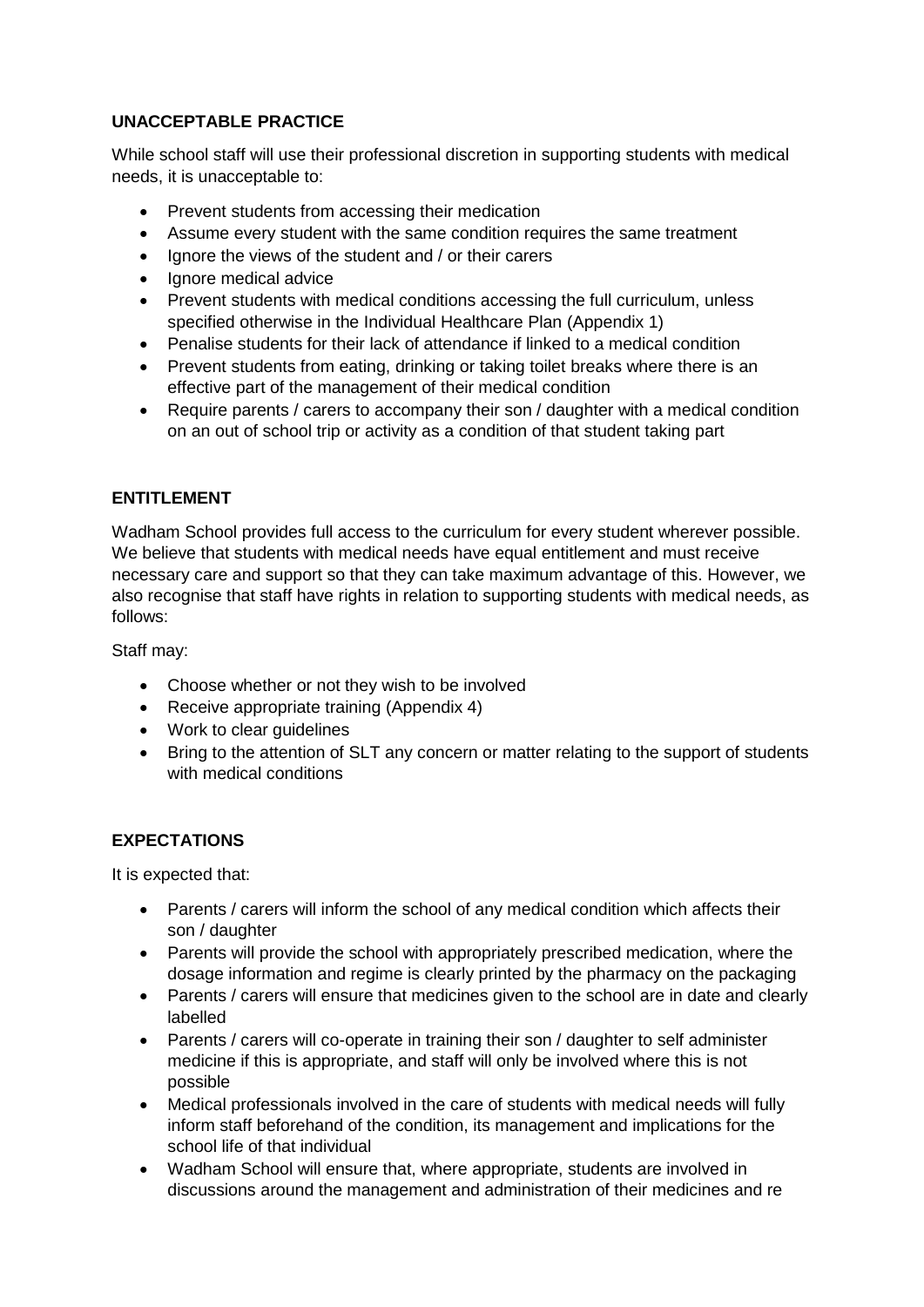able to access and administer their medication if this is part of their Individual Healthcare Plan i.e an inhaler

- School staff will liaise as necessary with healthcare professionals and services in order to access the most up-to-date advice about a student's medical needs and will seek support and training in the interest of the student
- Individual medical plans will be written, monitored and reviewed regularly and will include views and wishes of the student and their parents / carers, in addition to the advice of the relevant medical professionals (Appendix 6)

#### **INFORMATION**

Students with medical conditions which may require emergency attention e.g. epilepsy, diabetes etc will have their Individual Healthcare Plan easily accessible and all adults dealing with the student will have their attention drawn to this information. All other medical conditions will be noted from student's SIMs records and this information will be provided to class teachers annually.

#### **IN AN EMERGENCY**

In a medical emergency, the School's First Aiders will be asked to attend.

If an ambulance needs to be called (Appendix 5) staff will:

- Outline the full condition and how it occurred
- Give details regarding the son/daughter's date of birth, address, parent's names and any known medical conditions.

Students will be accompanied to hospital by a member of staff if this is deemed appropriate. Parents must always be called in a medical emergency, but do not need to be present for a their son/daughter to be taken to hospital.

#### **ADMINISTRATION OF MEDICINES**

Only essential medicines will be administered during the school day. These will only be those prescribe by the doctor. Parents must complete a request to administer medication in school before and medicine is administered (see appendix 2). Medicines to be given during the day must be in their original containers. Controlled drugs can also be administered, subject to all other conditions as described in the Policy.

Essential medicines will be administered on Educational Visits, subject to the conditions above. A risk assessment may be needed before the visit takes place. Staff supervising the visit will be responsible for safe storage and administration of the medicine during the visit.

Before administering and medicine, staff must check that the medicine belongs to the student, must check the dosage they are giving is correct, and that written permission has been given. Any student refusing to take medicine in school will not be made to do so, and parents will be informed about the dose being missed. All doses administered will be recorded on a 'Record of Medicine Administered in School' (see appendix 3) which are collated in a folder within the school office.

All medicines will be stored safely in a secure cabinet within the first aid room. Medicines needing refrigeration will be stored in a fridge. All medicines must be clearly labelled.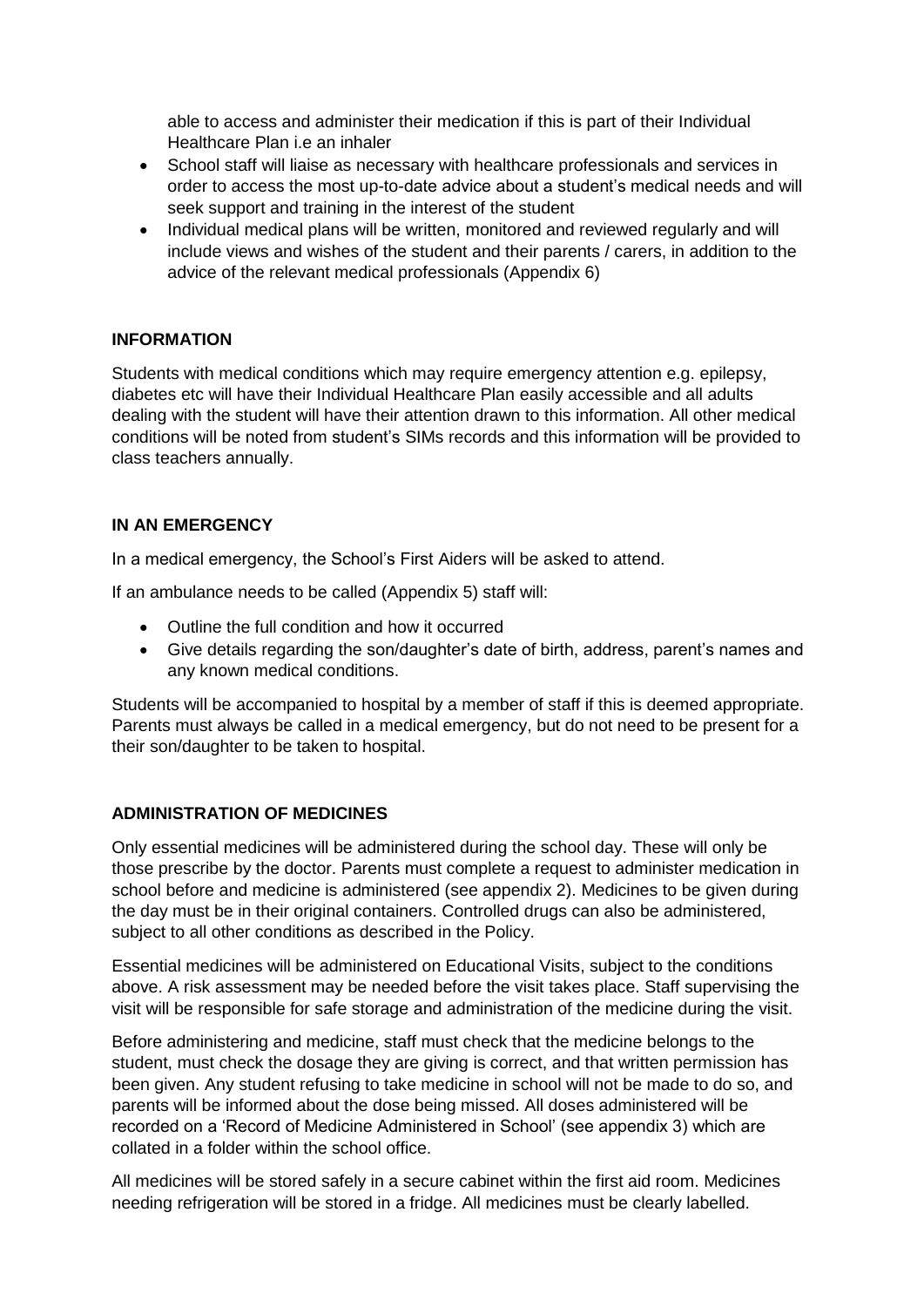Controlled drugs or prescribed medicines will be kept in the secure cabinet in the first aid room. Access to these medicines is restricted.

Staff will record any doses on a 'Record of Medication Administered in School' which are collated in a folder within the first aid room. Students self-administrating asthma inhalers do not need to be recorded.

Spare inhalers are kept in the first aid room.

**Epi-pen** – Any member of staff can administer an epi-pen in an emergency. The pen (cap off) should be pushed against the son/daughter's thigh, through clothing if necessary. The pen should be held for a count of 10 seconds before being withdrawn. An ambulance must be called immediately for a student who may require an epi-pen in an emergency. Parents should be contacted after this call has been made.

#### **Complaints**

Should parents be unhappy with any aspect of their son/daughter's care at Wadham School, they are encouraged to discuss their concerns with the school. This will be with the Tutor in the first instanced. If this does not resolve the problem or allay concern, the issue should be brought to the attention of the Senior Leader Additional Learning. In the unlikely event of this not resolving the issue, the parents can make a formal complaint using the Wadham School Complaints Procedure.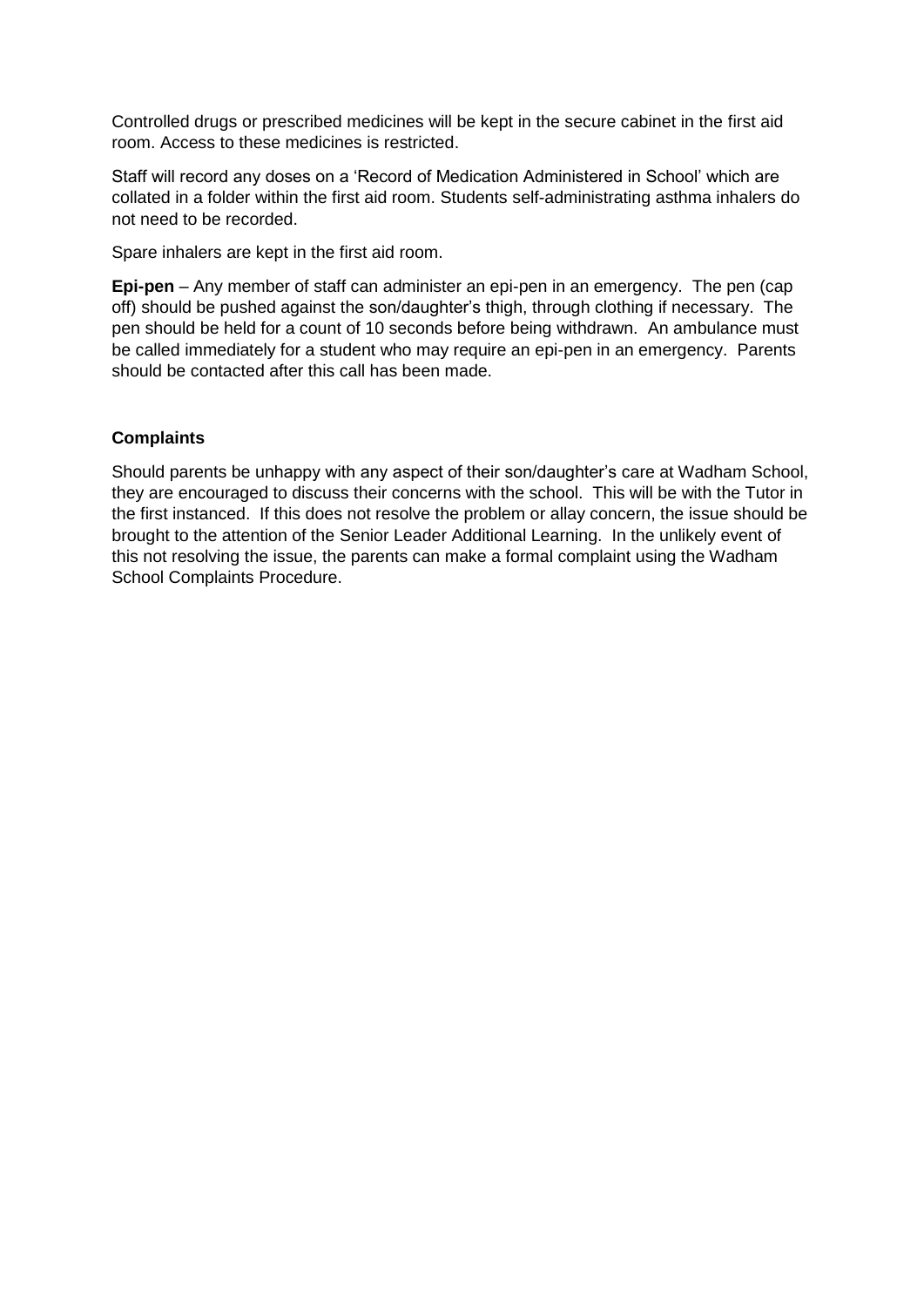#### **Trained Staff**

### **School First Aiders (basic) are:**

Kym Toms

Jo Taylor

Tom Hemmings

Adele Lockie

Karen Mitchell

Laura Andrews

Dee Martin

Sarah Morgan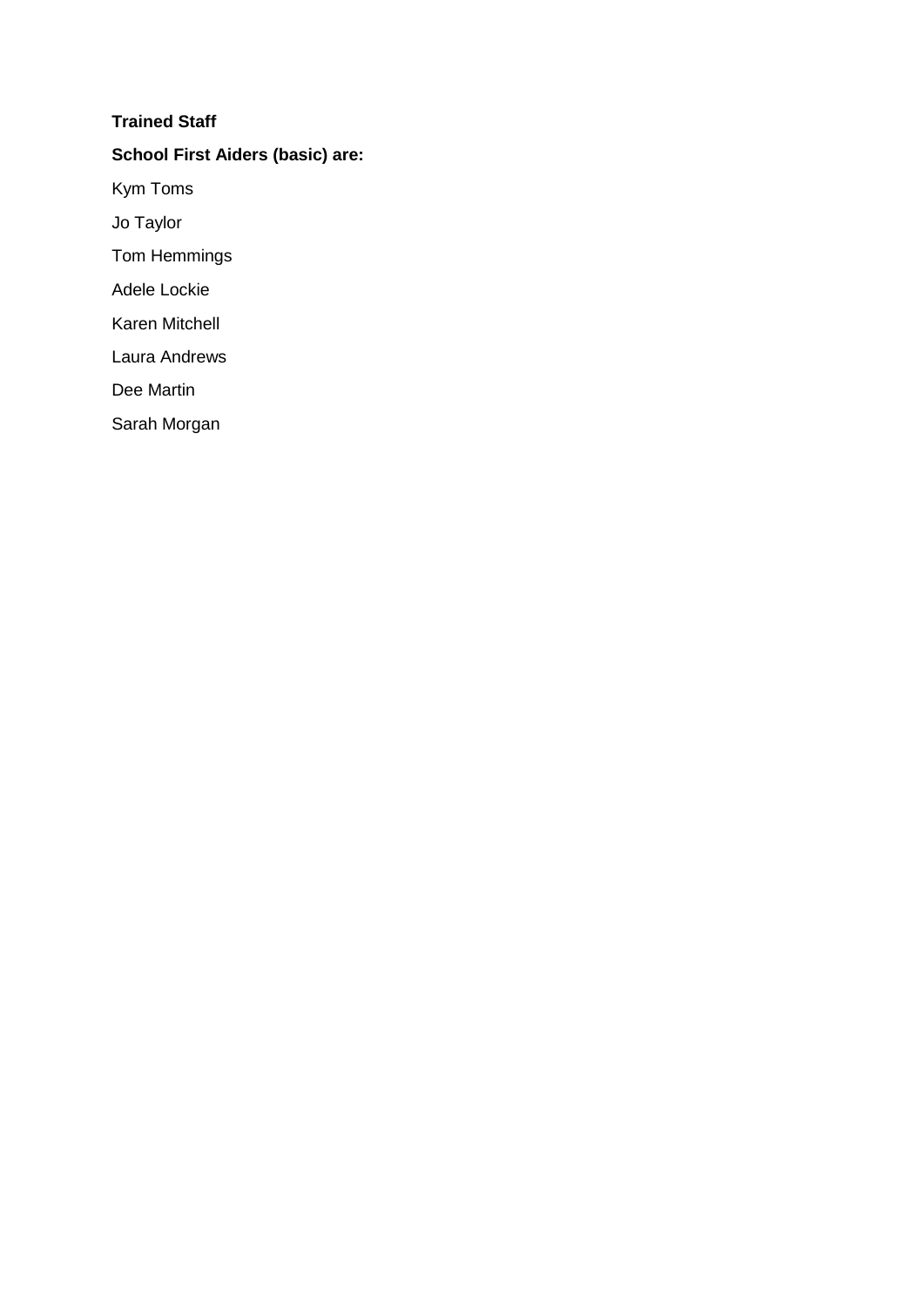|                                                                                                                                                                                               | <b>Healthcare Plan for Pupil with Medical Needs</b>                                                             |  |
|-----------------------------------------------------------------------------------------------------------------------------------------------------------------------------------------------|-----------------------------------------------------------------------------------------------------------------|--|
|                                                                                                                                                                                               |                                                                                                                 |  |
| Address:                                                                                                                                                                                      |                                                                                                                 |  |
|                                                                                                                                                                                               |                                                                                                                 |  |
|                                                                                                                                                                                               |                                                                                                                 |  |
|                                                                                                                                                                                               |                                                                                                                 |  |
|                                                                                                                                                                                               |                                                                                                                 |  |
| Date of Birth:                                                                                                                                                                                |                                                                                                                 |  |
| Condition:                                                                                                                                                                                    |                                                                                                                 |  |
|                                                                                                                                                                                               | Date:                                                                                                           |  |
|                                                                                                                                                                                               | Review Date:                                                                                                    |  |
|                                                                                                                                                                                               | GP Surgery: <b>CONSUMPTER SURFERENT CONSUMPTER</b>                                                              |  |
|                                                                                                                                                                                               | Name of School: www.waterman.com/state/state/state/state/state/state/state/state/state/state/state/state/state/ |  |
| <b>CONTACT INFORMATION</b>                                                                                                                                                                    |                                                                                                                 |  |
| <b>Family Contact 1</b>                                                                                                                                                                       | <b>Family Contact 2</b>                                                                                         |  |
| Name:                                                                                                                                                                                         | Name:<br>the control of the control of the control of                                                           |  |
| Phone No (work):                                                                                                                                                                              | Phone No (work):                                                                                                |  |
| (home):                                                                                                                                                                                       | (home):                                                                                                         |  |
| Relationship:<br>$\mathcal{L}^{\mathcal{L}}(\mathcal{L}^{\mathcal{L}})$ and $\mathcal{L}^{\mathcal{L}}(\mathcal{L}^{\mathcal{L}})$ and $\mathcal{L}^{\mathcal{L}}(\mathcal{L}^{\mathcal{L}})$ | <b>Relationship:</b>                                                                                            |  |
| <b>Clinic/Hospital Contact</b>                                                                                                                                                                | <b>GP</b>                                                                                                       |  |
| Name:                                                                                                                                                                                         | Name:<br><u> 1980 - Johann Barbara, martxa a</u>                                                                |  |
| Phone No:<br><u> 1980 - Johann Barnett, fransk konge</u>                                                                                                                                      | Phone No:<br><u> 1980 - Jan James Barbara, politik eta politikaria (h. 1908).</u>                               |  |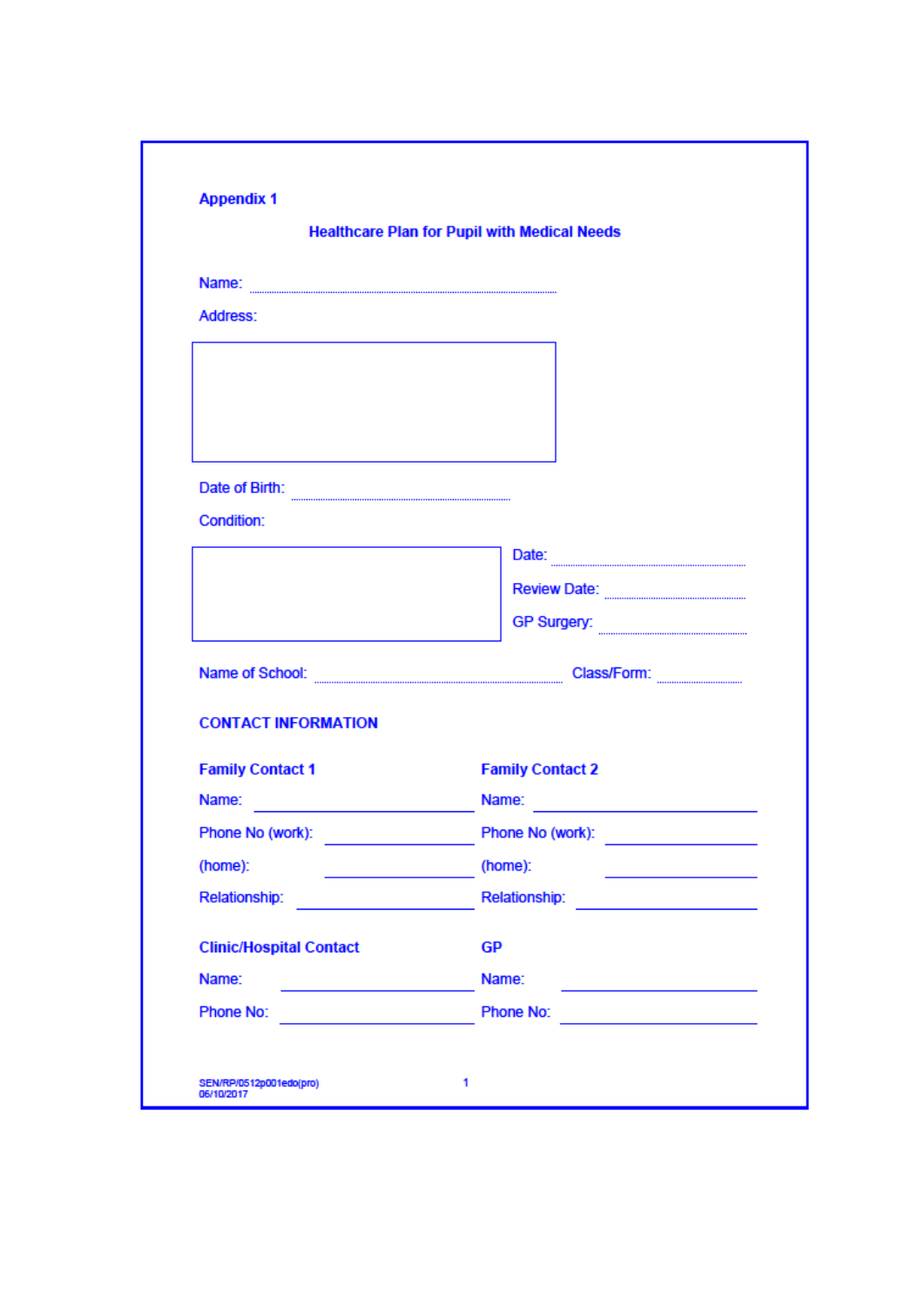| Describe condition and give details of pupil's individual symptoms: |
|---------------------------------------------------------------------|
|---------------------------------------------------------------------|

Daily care requirements:

 $\overline{\bullet}$ 

 $\overline{\phantom{a}}$ 

 $\hat{\mathbf{x}}$ 

Describe what constitutes an emergency for the pupil and the action to be taken if this occurs:

Follow up care:

Who is responsible in an emergency (state if different on off site activities):

Additional information re: child/young person's wishes regarding their care:

SEN/RP/0512p001edo(pro)<br>06/10/2017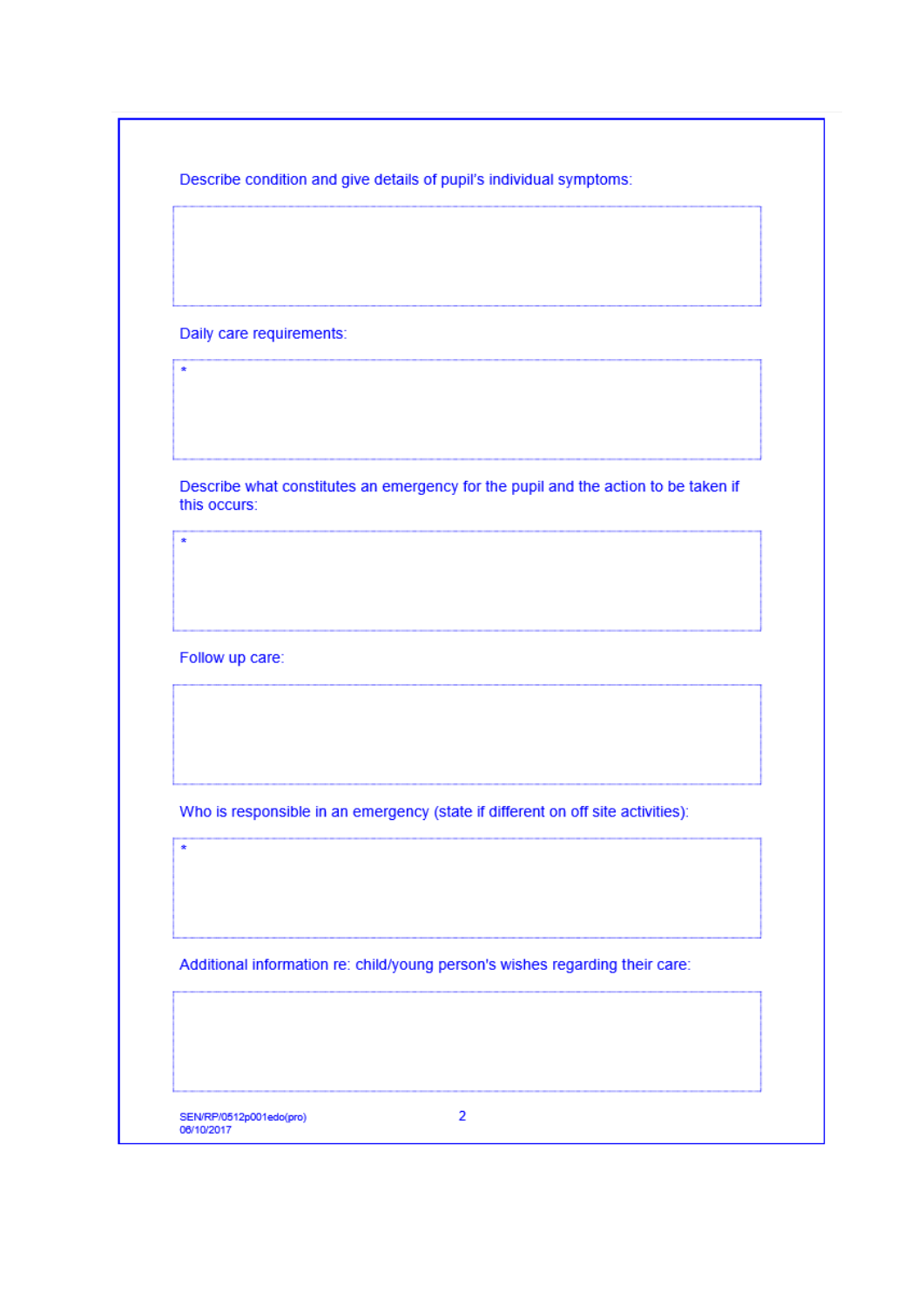Additional information re: parent's wishes:

| Form circulated to:                                                                                                                      |         |  |
|------------------------------------------------------------------------------------------------------------------------------------------|---------|--|
| Admin Team/Pupil File<br>Class Teacher and Support Staff<br>Pupil Information File for Supply Teachers<br><b>School Nurse</b><br>Parents |         |  |
| Date:                                                                                                                                    | Review: |  |
|                                                                                                                                          |         |  |
|                                                                                                                                          |         |  |
|                                                                                                                                          |         |  |
|                                                                                                                                          |         |  |
|                                                                                                                                          |         |  |
|                                                                                                                                          |         |  |
|                                                                                                                                          |         |  |
|                                                                                                                                          |         |  |
|                                                                                                                                          |         |  |
|                                                                                                                                          |         |  |
|                                                                                                                                          |         |  |
|                                                                                                                                          |         |  |
|                                                                                                                                          |         |  |
|                                                                                                                                          |         |  |
|                                                                                                                                          |         |  |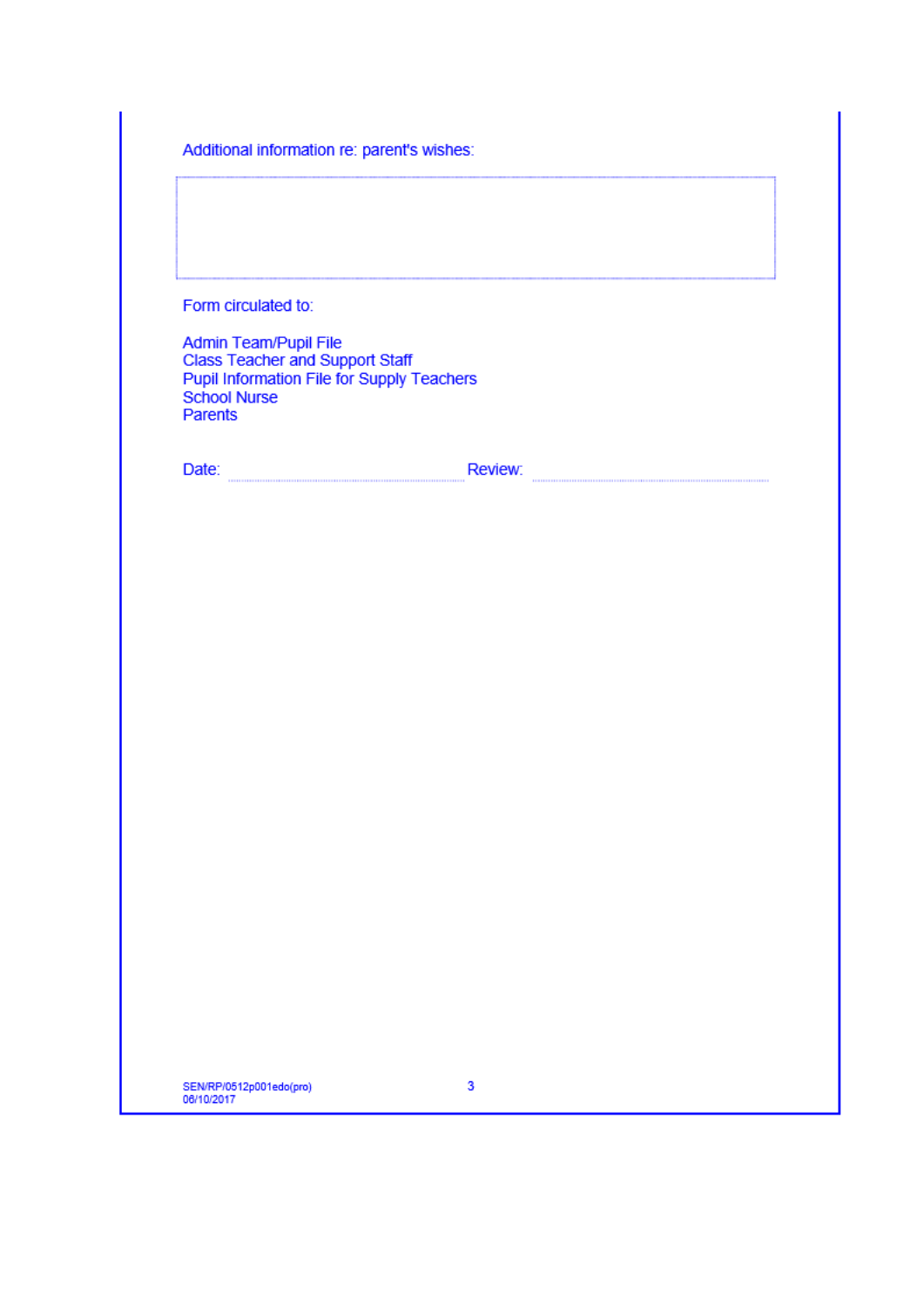#### APPENDIX 2

#### **Request for School to Administer Medication**

The school will not give your son/daughter medicine unless you complete and sign this form and the Headteacher has agreed that school staff can administer the medication.

A newly completed form should be submitted every time the dosage or timings of medication are changed.

DETAILS OF STUDENT

Condition or Illness: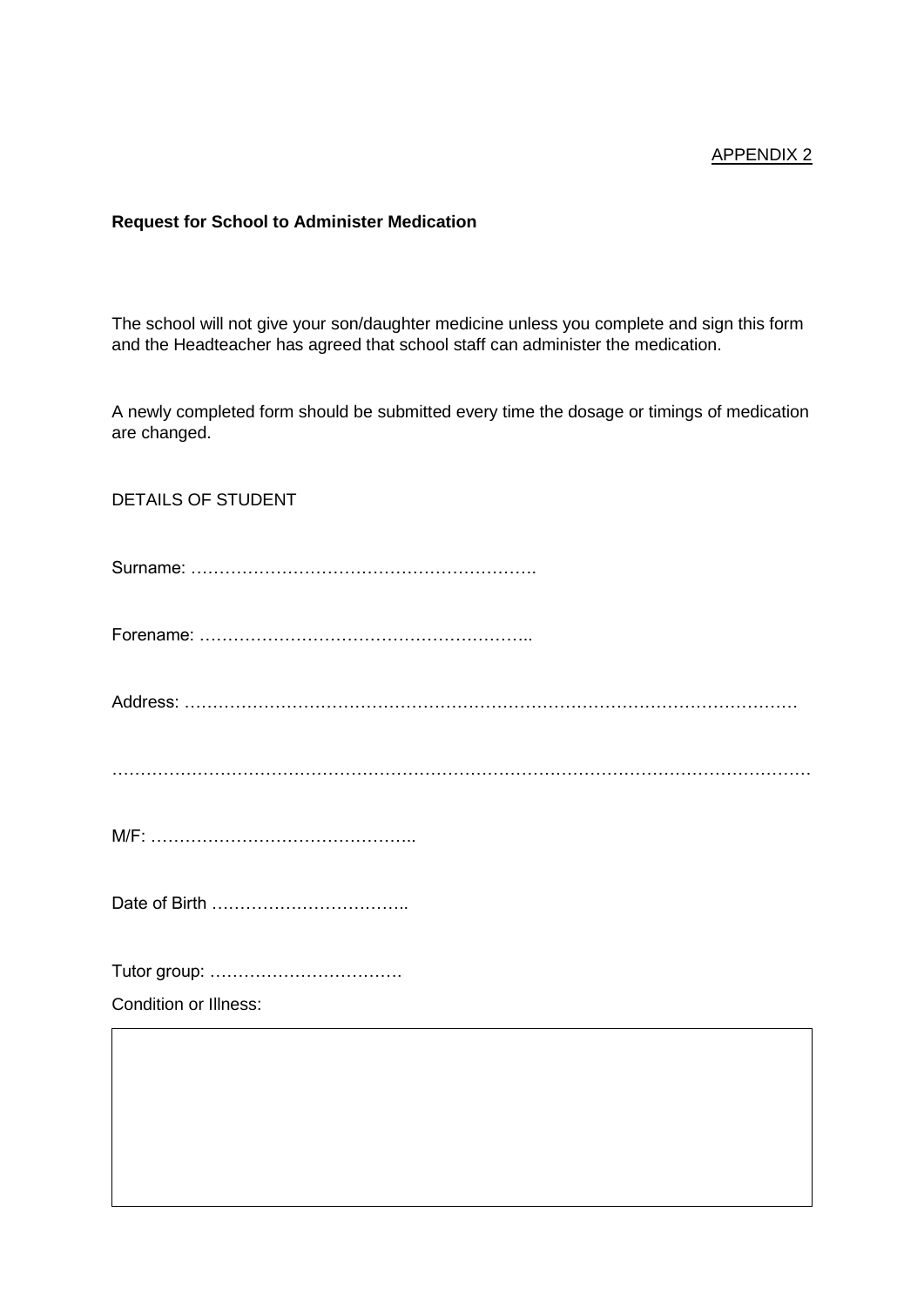#### **MEDICATION**

Name/type of medication (as described on the container):

For how long will your son/daughter take this medication:

………………………………………………….

Date Dispensed:………………………………………………………………………………………..

#### **Full directions for use:**

Dosage (milligrams) and method:

Timing:

Special Precautions: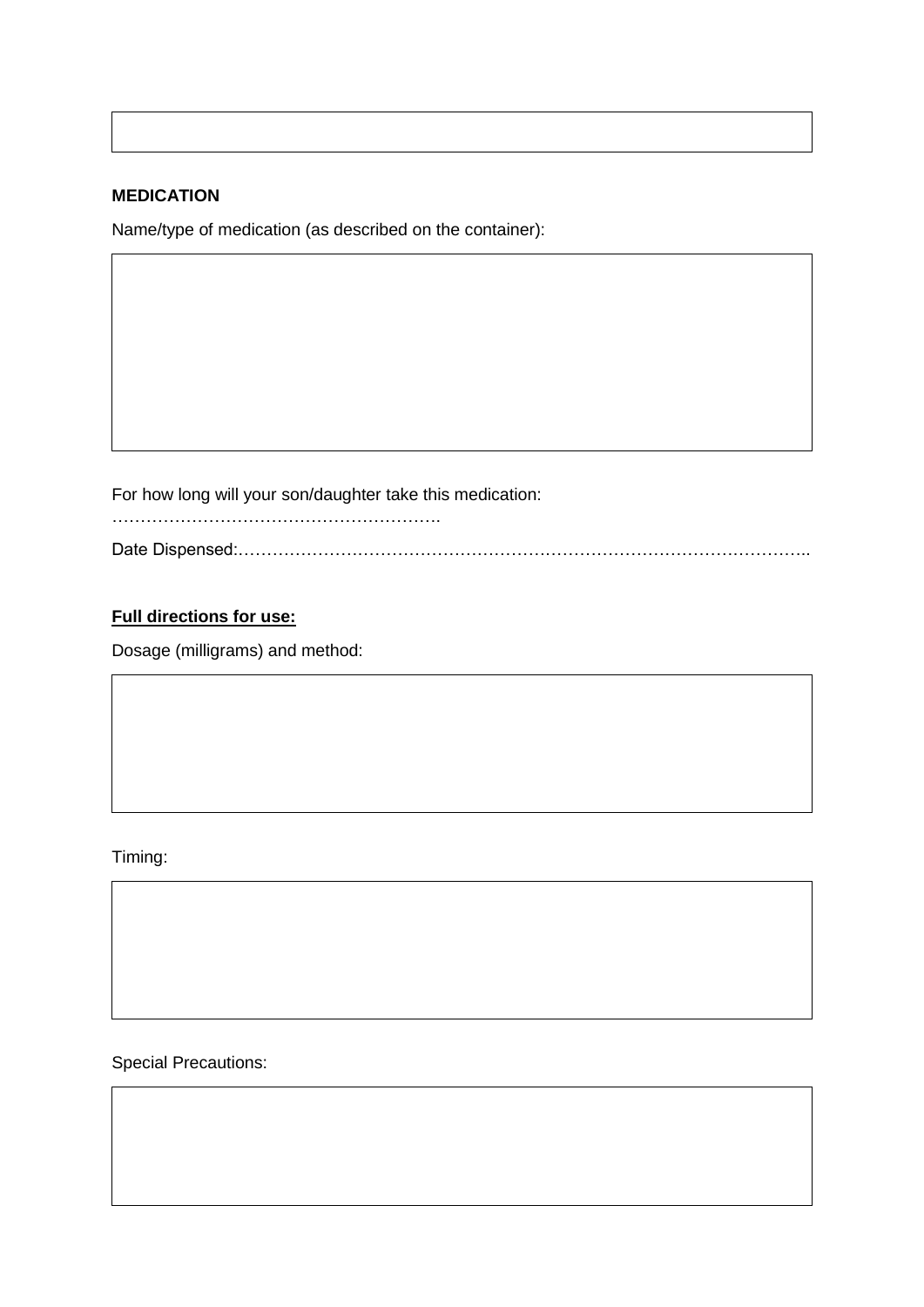Self-Administration:

Procedures to take in an Emergency:

Storage Arrangements:

CONTACT DETAILS

| Nam | ` …………………………………………………… Davtime tel. No. …………………………… |
|-----|-----------------------------------------------------|
|     |                                                     |

Relationship to Student: ………………………………………………..

Address: ………………………………………………………………………………………………..

…………………………………………………………………………………………………………..

I understand that I must deliver the medicate personally to (agreed member of staff)

Relationship to student: …………………………………..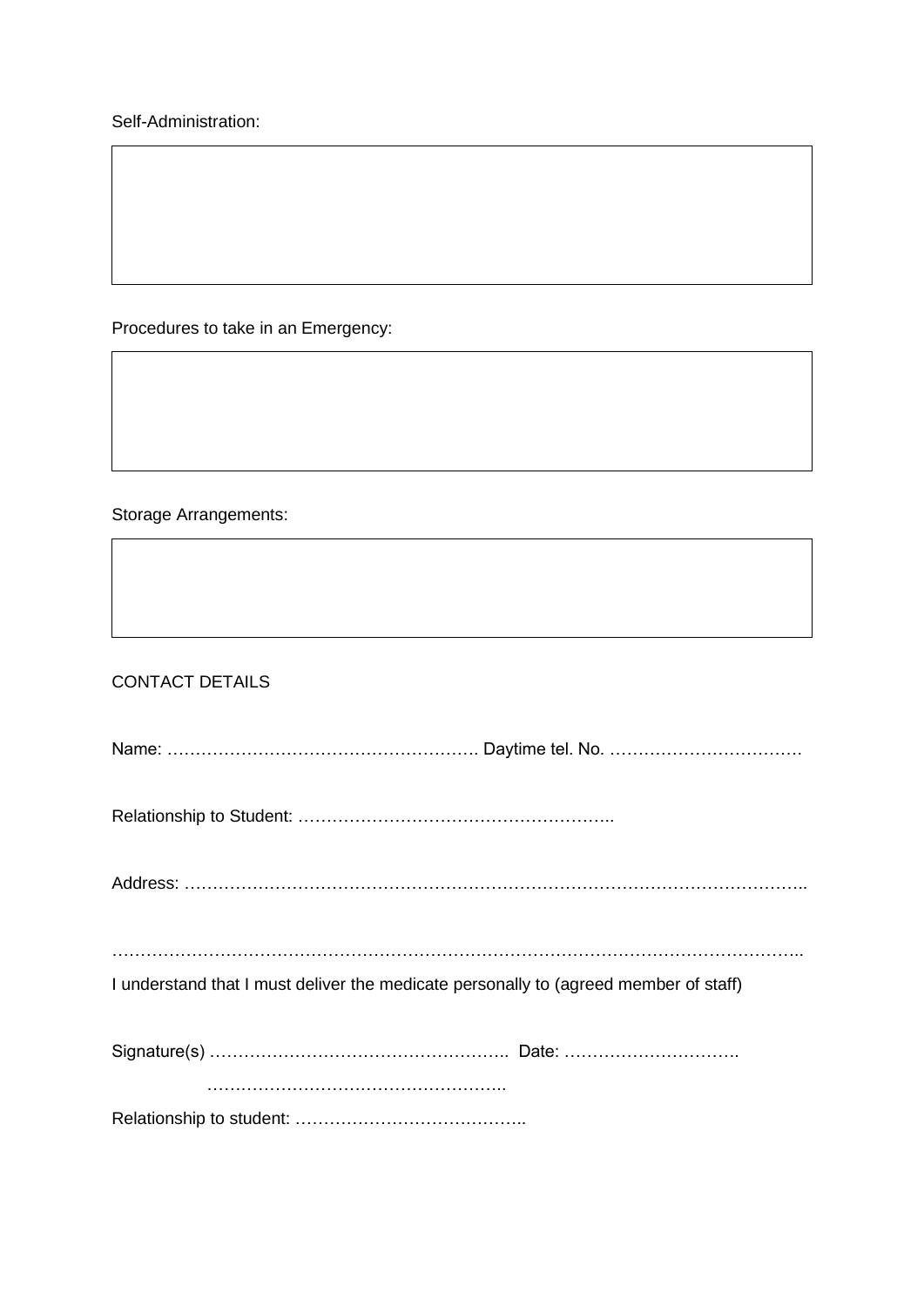#### APPENDIX 3

#### **Record of Medication Administered in School**

Address: ………………………………………………………………………………………….

……………………………………………………………………………………………………..

| Date                                       |  |  |
|--------------------------------------------|--|--|
| Name of<br>medication                      |  |  |
| Time                                       |  |  |
| Dose given                                 |  |  |
| Any reactions                              |  |  |
| Signature of<br>staff giving<br>medication |  |  |
| Signature of<br>witness                    |  |  |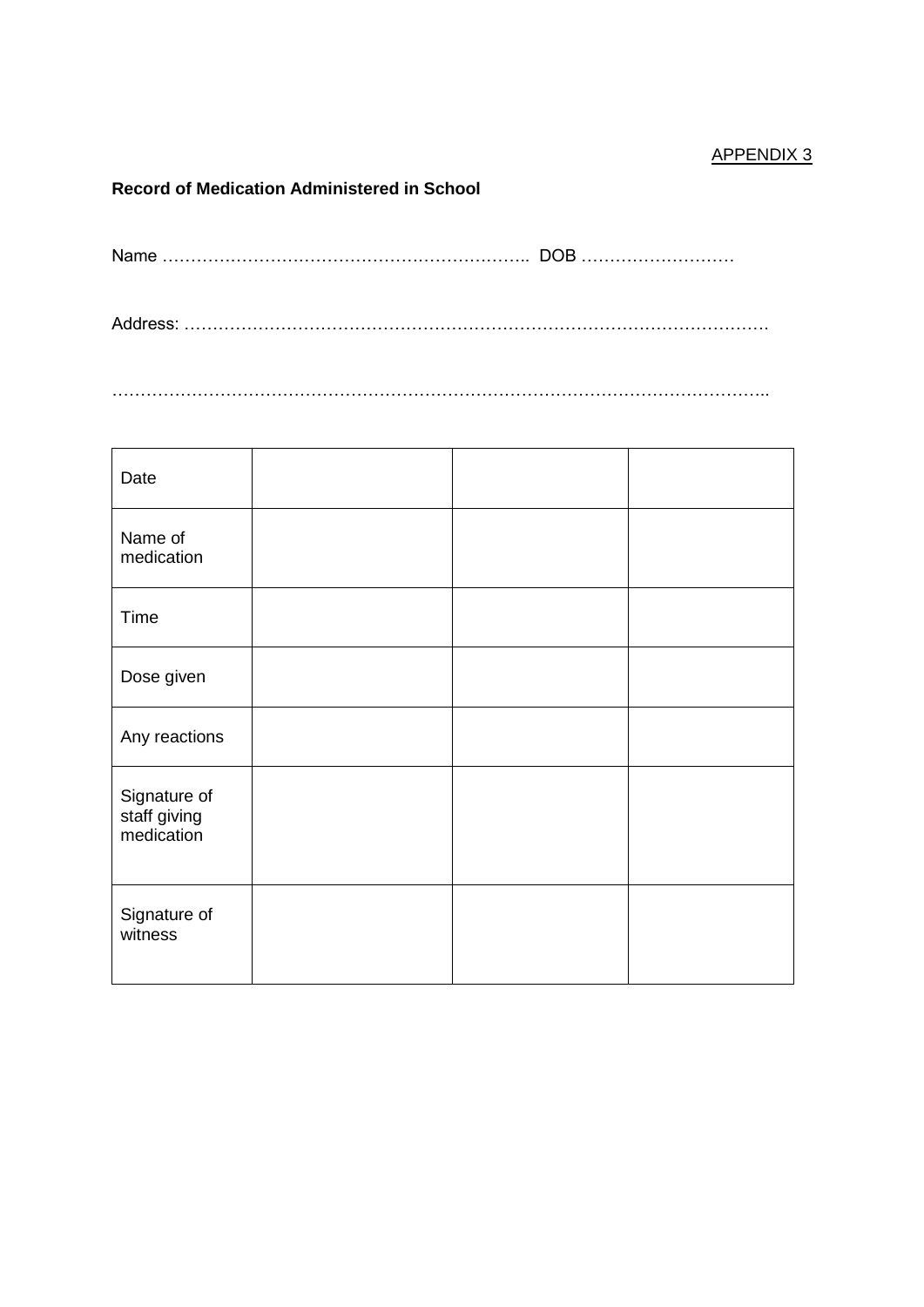(Example form for schools to complete and send to parent if they agree to administer medication to a named son/daughter).

| to be administered, eg lunchtime or afternoon break) |  |
|------------------------------------------------------|--|

(Name of son/daughter) ……………………………………………….. will be given/supervised whilst he/she takes their medication by a member of staff authorised by the Heateacher. This arrangement will continue until (either end date of course of medicine or until instructed by parents) …………………………………………….

Date: …………………………………………………..

Signed: ………………………………………………

(the Headteacher and Named Member of Staff)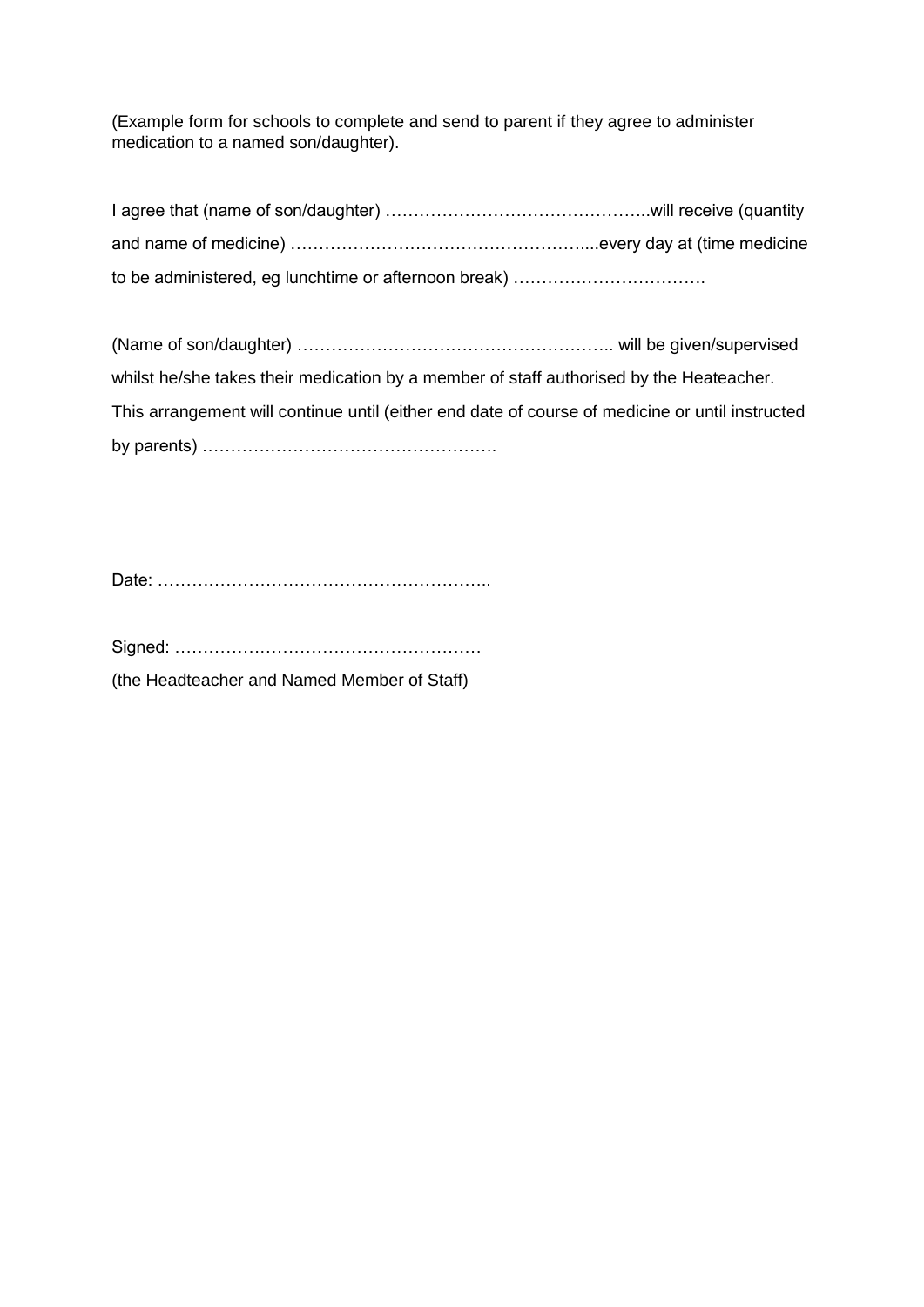# **Administration of medicines Training Record**

| Name of school/setting                                      | Wadham School                                                                               |  |
|-------------------------------------------------------------|---------------------------------------------------------------------------------------------|--|
| Name                                                        |                                                                                             |  |
| Type of training received                                   |                                                                                             |  |
| Date of training completed                                  |                                                                                             |  |
| Training provided by                                        |                                                                                             |  |
| Profession and title                                        |                                                                                             |  |
| I recommend that the training is updated [name of member of | received the training detailed above and is competent to carry out any necessary treatment. |  |
| Trainer's signature                                         |                                                                                             |  |
| Date                                                        |                                                                                             |  |
| I confirm that I have received the training detailed above. |                                                                                             |  |
| Staff signature                                             |                                                                                             |  |
| Date                                                        |                                                                                             |  |
| Suggested review date                                       |                                                                                             |  |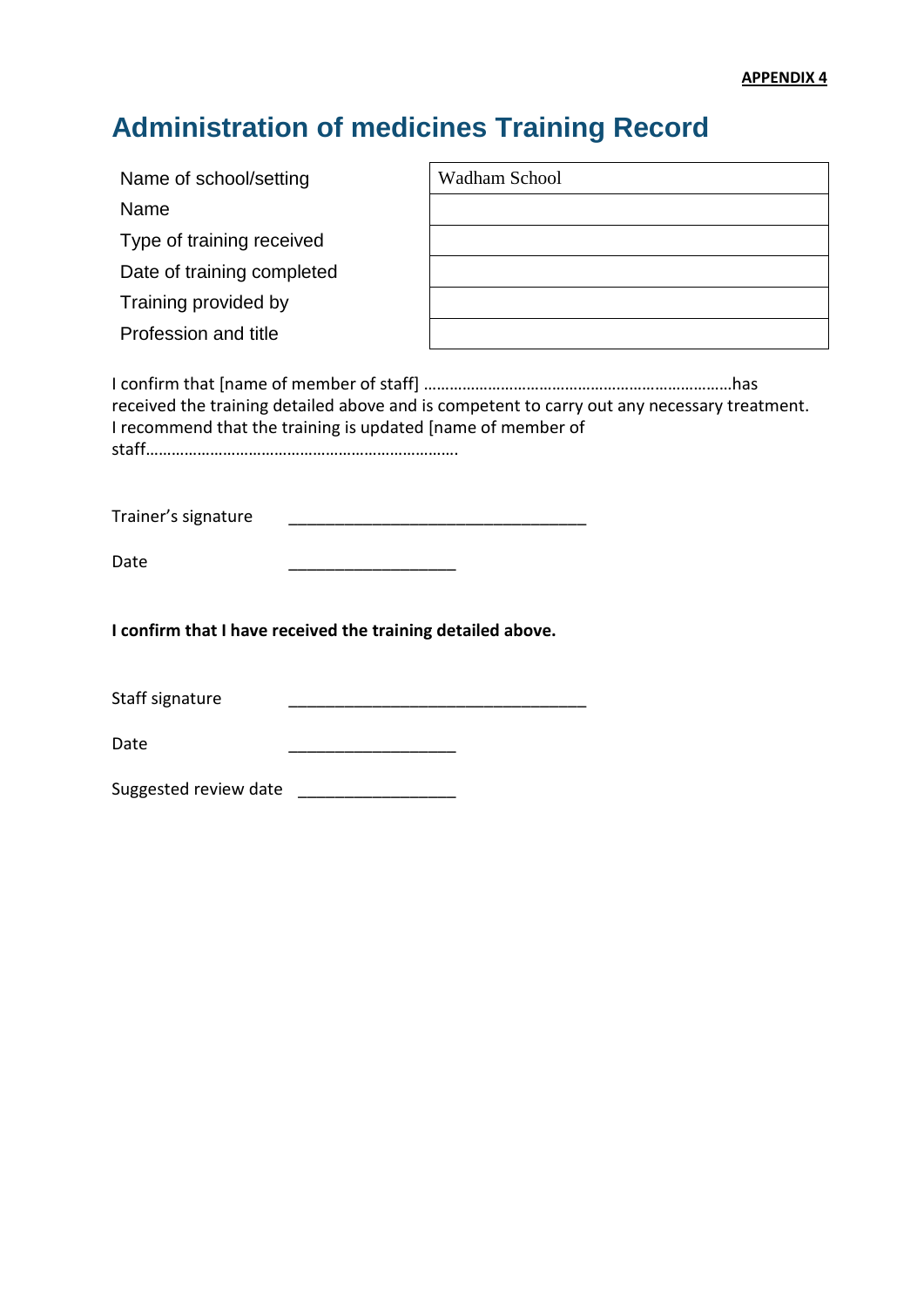# **APPENDIX 5 Contacting emergency services**

**Request an ambulance - dial 999, ask for an ambulance and be ready with the information below.**

**Speak clearly and slowly and be ready to repeat information if asked.**

- 1. your telephone number
- 2. your name
- 3. your location as follows [insert school/setting address]

4. state what the postcode is – please note that postcodes for satellite navigation systems may differ from the postal code TA18 7NT

- 5. provide the exact location of the patient within the school setting
- 6. provide the name of the child and a brief description of their symptoms

7. inform Ambulance Control of the best entrance to use and state that the crew will be met and taken to the patient

8. put a completed copy of this form by the phone